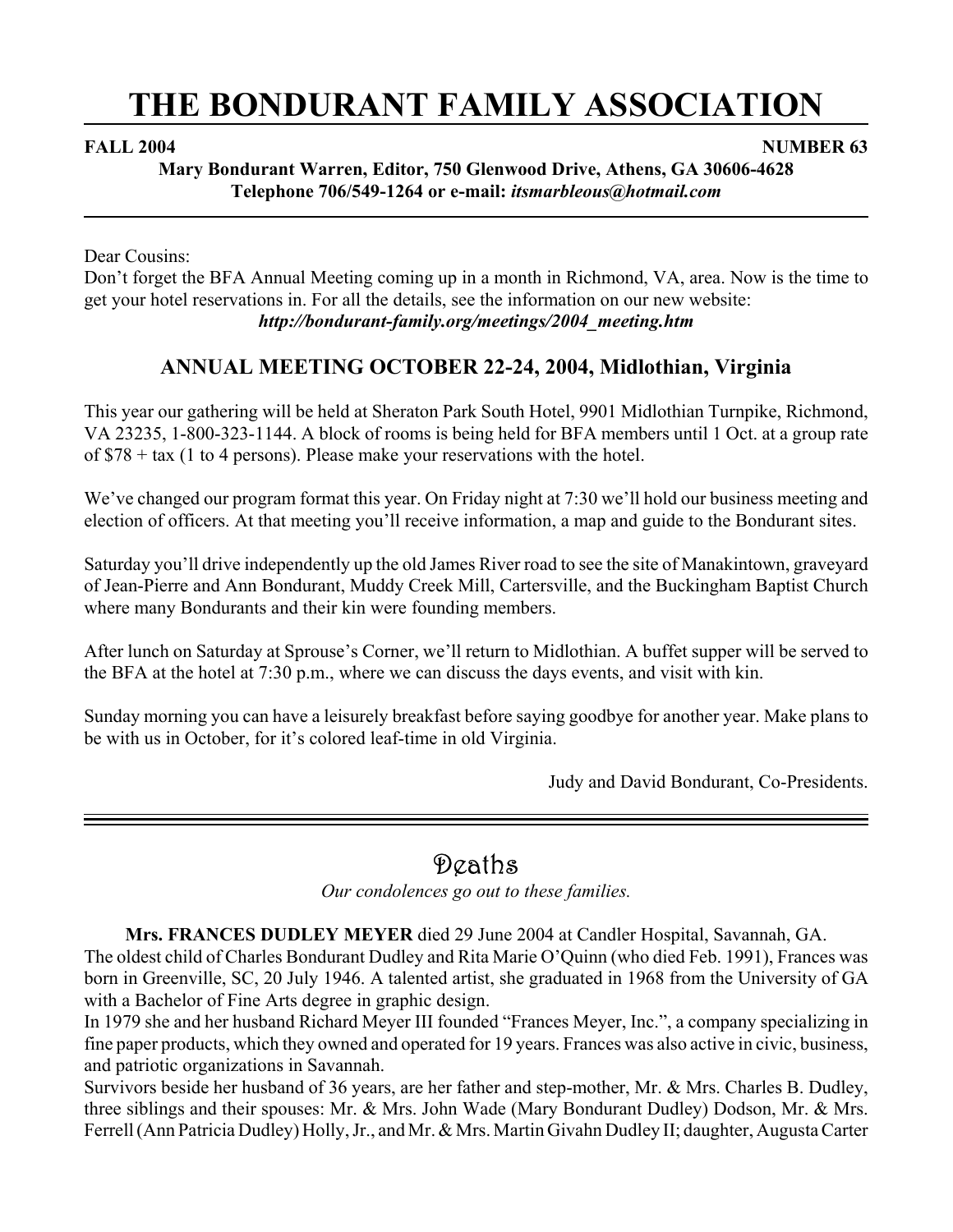Meyer Wilcox and husband McCelland Wallace Wilcox, and son Charles Heyward Meyer, and six nieces and nephews. Burial was in Greenwich section of Bonaventure Cemetery, Savannah, GA, on July 2<sup>nd</sup> 2004.

**EDITOR'S NOTE**: Frances' ancestry comes from Littleberry Bondurant and Mary Scott, through son James Scott Bondurant and wife Celia Davenport, to son John Parnell Bondurant I and his first wife Mary Burton Logwood, through son Charles Scott Bondurant, born 1861 Bedford Co., VA, died Valdosta, GA, and his wife Rosa Williams Palmer, to Martin Givahn Dudley I born 1887 Clanton, AL, married Valdosta, GA, died 1971, who married their daughter Mary Burton Bondurant. Their son was Charles Bondurant Dudley, Frances' father.

# **ISAAC STEPHEN (Steve) BonDURANT**, 68, died 23 July 2004 at Harrisville, NY.

He is survived by his wife Barbara Nicholas BonDurant, and children Stephen, David and Amy. Steve was the son of William and Laura BonDurant, and brother of Edward Bondurant of Champaign, IL, Mrs. Frances B. Will of Florence, OR, and William Bondurant of Redwood City, CA. Our thanks to Frances Bondurant Will for this information.

# **CHANGES**

New e-mail address for Lil and Hix Bondurant: *hixlil@charter.net*

# **NEEDED: ADDRESS, TELEPHONE & e-mail CHANGES**

The final issue of the year will carry names, addresses, phone and e-mail for members. If yours has changed within 2004, please send the new information to your editor NOW, in time to make our Nov. 2004 deadline. Your cooperation will be appreciated!

Mary Bondurant Warren, 750 Glenwood Dr., Athens, GA 30606-4628.

# **A SALLEE LINEAGE**

New member Ms. Amber M. Faith, P.O. Box 2828, Snowflake, AZ 85937 sent her lineage from Francoise Bondurant and Pierre Sallee.

**Jean-Pierre Bondurant** and Ann had a daughter --

**Francoise Bondurant,** born about 1716 , died Nov. 1777 Manakintown, VA. She married Pierre Sallee / Salle, born Oct. 1705 at Manakintown, died there. Their son --

**Jacob Bondurant Sallee**, born 9 Feb. 1743 Manakintown, died 31 Oct. 1800 at Buckingham Court House, Buckingham Co., VA. His wife was Kerenhappuck Maxey, born 1749 Cumberland Co., VA, died 1784 in Buckingham Co. Their son --

**Edward Maxey Sallee** was born 25 Dec. 1776 at Buckingham Court House, VA, and died 18 Aug. 1851 in McCredie, Callaway Co., MO. His wife was Magdalene Cecilia Ann Moseley, born 8 May 1790 Buckingham Co., died 15 Aug. 1855 near Fulton, MO. Their son --

**Thomas Moseley Sallee**, born 1813 near Mt. Sterling, Woodford Co., KY, died 6 May 1892, Clinton, MO. His wife Rachael Eliza Games [sic] was born 6 April 1817 Woodford Co., KY [probably], died 11 Nov. 1859, Henry Co., MO. Their daughter --

**Susan Jacob Sallee**, born 21 July 1848, died 26 Nov. 1938 or 1939 at Okmulgee, OK. Her husband was Richard Wooderson [sic] born 1841, died 8 March 1905 at Clinton, Henry Co., MO. Their daughter -- **Jesse Wooderson**, was born 13 Dec. 1874 Clinton, Henry Co., MO, and died 11 July 1960 at Newburgh,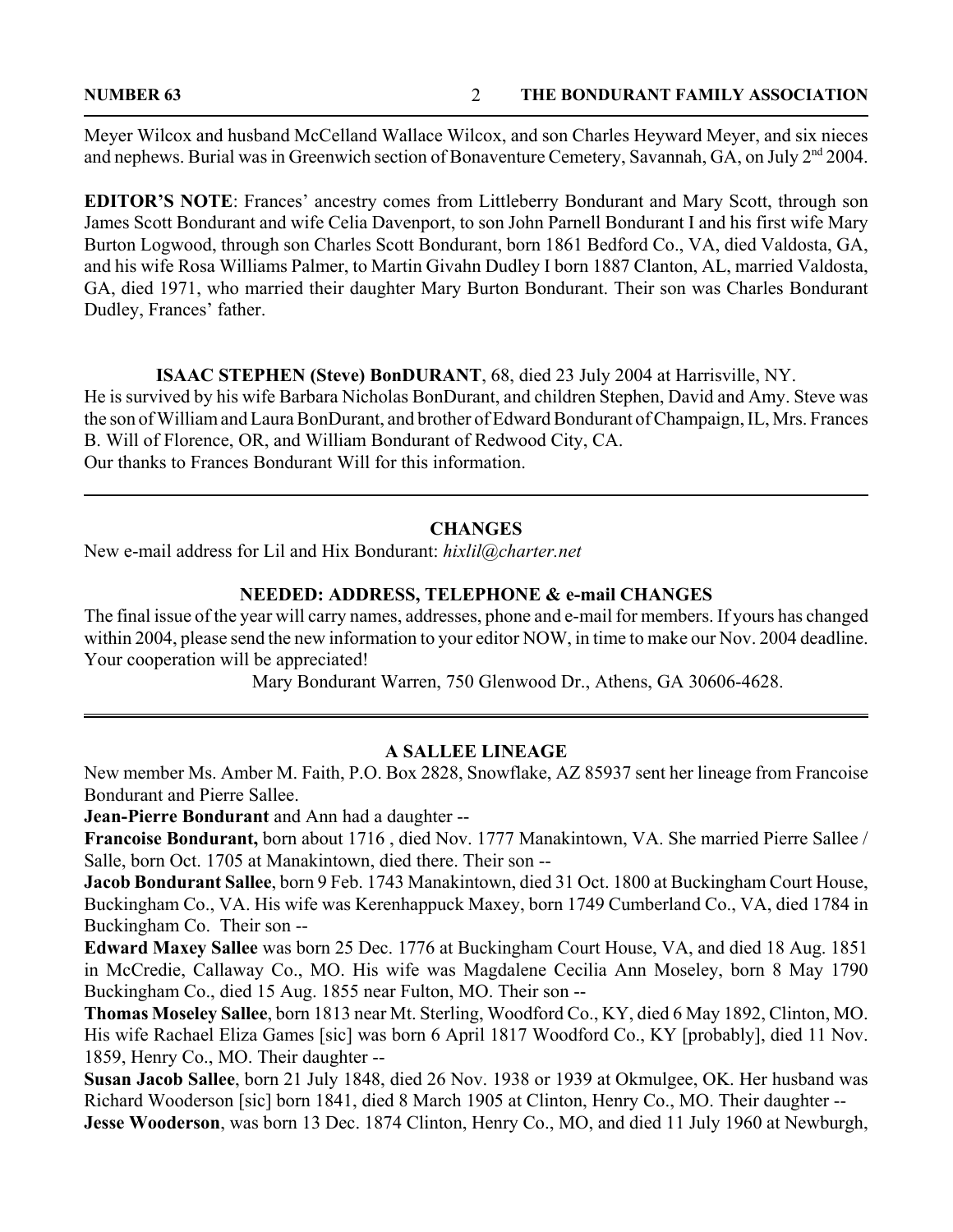IN. Her husband Elmer Wann was born 31 Jan. 1873 Halltown, MO, died 10 Nov. 1942 Okmulgee, OK. Their daughter --

**Marion Julia Wann** was born 6 Dec. 1898 Springfield, MO, died 11 March 1979 Newburgh, IN. Her husband was Earl Oscar Warweg, born 11 Jan. 1892 Indianapolis, IN, died 6 Dec. 1979 in Newburgh, IN. Their daughter --

**Jesse Joanne Warweg** was born 26 Feb. 1929 in Evansville, IN, and married Norman Parsons Mowson, born 23 May 1923, Rochester, NY, died 5 April 1999. Their daughter --

**Amber Mowson Faith** born 13 Feb. 1948 Rochester, NY, married Bradley Warren Evans, born 1 Nov. 1947 Brookings, SD, died 4 Nov. 1987 Alexandria, VA.

# **MISCELLANEOUS BONDURANT DATA**

From Clint Bondurant, e-mail *eod13@earthlink.net*

### DELNORTE BONDURANT

Why was a memorial stone for this man placed at the Punch Bowl, HI, when he was killed in a flying accident off the coast of WA?

Answer: He could have been memorialized in either HI or San Francisco, but as a general rule, combat units (VPB-122) are memorialized at Punch Bowl, HI, while San Francisco was used for permanent service personnel.

JAMES R. BONDURANT born 12 April 1888, died 17 Feb. 1969 in LA, was buried in Greenwood Cemetery, Shreveport, Caddo Parish, LA. Clint believes James was born in MO, but who were his parents?

WILLIAM H. [WAUGH] BONDURANT was the son of Norma Bondurant and Henry Waugh, but he and his sister Samantha were raised by their grandparents Isham and America Grounds Bondurant. Both children took the last name Bondurant, though there is no proof yet found that Isham adopted them.

The 1920 census of Birmingham City, Jefferson Co., AL:

WILLIAM BONDURANT, head of family, white male, 35, born in OH as were his parents, a fireman with the City Fire Department.

Lena, wife, white female 42, born GA as were her parents.

1930 census of the same place, 17<sup>th</sup> St. SW, Precinct 9, line 22, taken 9 April 1930. WILLIAM BONDURANT, head, white male 45, married 28 years, he and parents born OH, a city fireman. Wife Annie S., white female 52, married 35 years, born GA as were her parents.

Elmwood Cemetery, Birmingham, AL, Section 9, Lots 8 & 9

One large central stone "Bondurant"

Norma Bondurant's grave is east of the large marker.

William M. Bondurant's grave located center west of large marker with Annie and Frances on each side of him.

1920 Census, Boston City, Suffolk Co., MA, ED 174 FRANCOIS BONDURANT, lodger, white male, 28, entered US in 1914, alien, born in French Canada as were his parents. A carpenter, who ran a carpenter shop.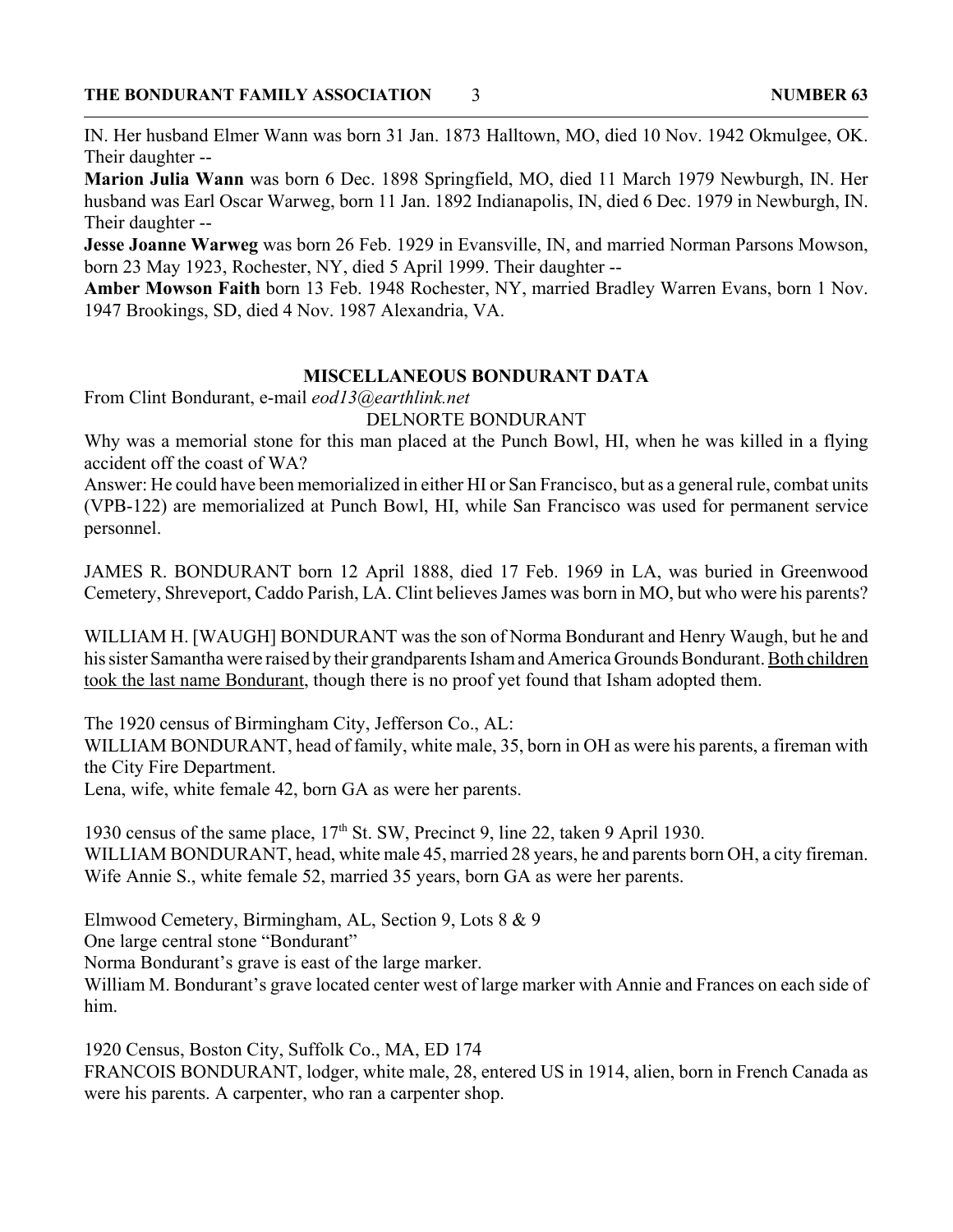### **PHOTOS**

Clint has delivered a suitcase of photographs belonging to MISS SAMANTHA BONDURANT, granddaughter of Isham and America Grounds Bondurant to Steve Malone of Ohio, who is now trying to identify persons in the pictures.

### JOHN BONDURANT AND VILETTA/ VIOLET McCLURE

The 1860 census of Cannon City, Rice Co., MN, 404/394, page 495, taken 21 Jan. 1860: BONDON [sic], JOHN, 46 male, born VA, farmer Willeta [wife], 40 female born OH Cyrus, 20 male born OH Cregton [sic], 19 male born OH [can't read] 13 female born IA [Can't read] 11 female born IA [Can't read] 9 male born IA Ripley, 3 male born MN Serapta, 6/12 female born MN.

From *THE DOUGLAS COUNTY NEWS, ALEXANDRIA*, MN, Thursday, 8 May 1880, page 8, col. 3. "DIED on Friday evening last at 5 o'clock, Viletta, wife of Mr. John Bondurant, passed quietly away after a brief illness from a complication of diseases, the most pronounced of which was the grip, aged 70 years, 6 months and 10 days.

The deceased was born in Ohio, coming to this state in the fall of 1855. She resided in Douglas county for the past 19 years, 13 of which were spent in Alexandria. Her self reliance was very noticeable and during her fifty-one and a half years of married life she had never wavered in her duty to her family which is a large one.

A husband and three daughters and five sons are left to mourn her loss. The funeral was quite largely attended on Sunday afternoon. Rev. R.C. Grose of the M.E. church conducting the services."

The 1870 census of Northfield, Rice Co., WI, page 445 contains this enumeration: BONDURANT, C. [Creighton J.], 27, born in IN, laborer

"General Affadavit, State of Kansas, County of Sedgwick

In matter of INVALID PENSION, 284 549, CREIGHTON J. BONDURANT, Co. A, 5<sup>th</sup> MN Volunteers. Personally came before me, a Clerk of the District Court in and for aforesaid County and State, JOEL BONDURANT of Pallupa, Butler Co., KS, person of lawful age and well known to me to be reputable and entitled to credit, who, being duly sworn, declares in relation to the aforesaid case, as follows: That he [Joel] has been well justifiably acquainted with Creighton J. Bondurant, for the past five years and the said Creighton J. Bondurant has complained with his right eye during all of said time, being almost totally blind in said eye; and that the said Creighton J. Bondurant by right of the blindness of his said right eye, which he claims to loss received in the service of the United States [in the GAR during the Civil War], is disabled ? his left eye, on account of the extra strain. [signed] C. JOEL BONDURANT"

By e-mail from Denise Ottoson, came this break.

"I found your message on GenForum. I believe we have CREIGHTON JOEL BONDURANT buried here in Seattle [WA] in the GAR cemetery on Capitol Hill. I am researching the people buried there and would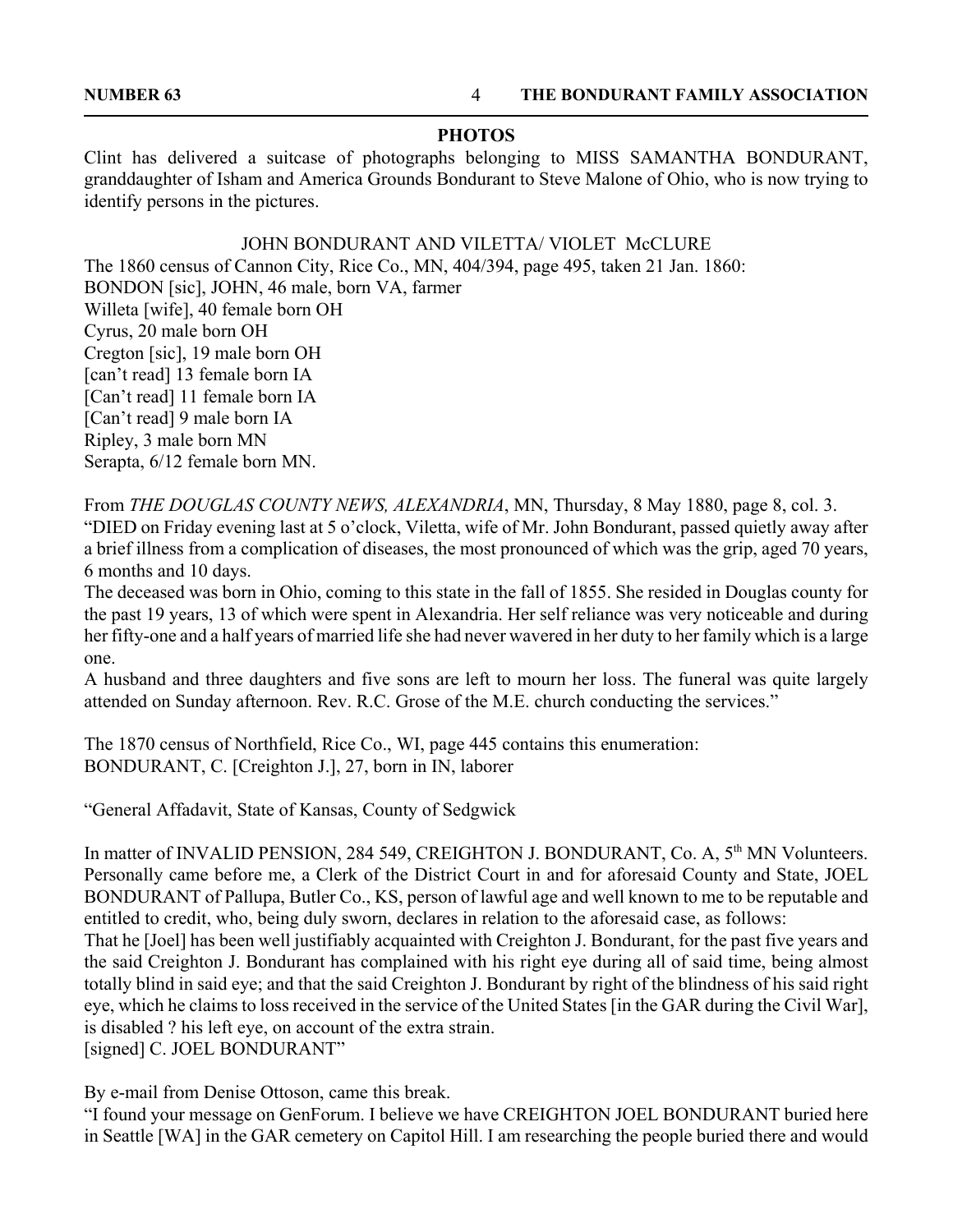love to know what else you may have on him. Was he married? Did he have a brother named Cyrus Bondurant, also buried out here, but not in GAR [cemetery]?

Here is what we have: CREIGHTEN J. BONDURANT Regiment: 5 Minnesota Infantry Side: Union Company A Soldier's rank in - Pvt., out Corp'l. Film Number M 546, roll 1.

"Official Roster 1891, Department of Washington and Alaska. Author: Grand Army of the Republic, Department of Washington and Alaska, [published 1891]

Page 61. Miller Post 31 at Seattle, King [Co.], WA. Bondurant, C., A 5<sup>th</sup> Minnesota Infantry; Seattle.

Funeral notice, *Seattle Post-Intelligencer*, Saturday March 10, 1900, page 12, column A BONDURANT - In this city, March 9, 1900 at Providence hospital. C.W. BONDURANT [sic], aged 58 years, of pneumonia. He was a veteran of the Civil War and a member of Miller Post [GAR]. Funeral at 2 o'clock Sunday from Butterworth's chapel. All G.A.R. members requested to attend."

**EDITOR'S NOTE**: There must have been one additional son born after the 1860 census was made. In an earlier issue we have given details on the military service (GAR) of Cyrus S. Bondurant, John and Violet's eldest son.

From Ruby Talley Smith, *Rubygem@aol.com*:

# **ARCHER VAUGHN DAVIDSON**

Looking up pension applications Ruby Smith found this man who was a resident of Bedford Co., VA. Attesting his application were J.F. BONDURANT and W.B. JOPLING, in 1900.

**EDITOR'S NOTE**: I do not know who J.F. Bondurant was. One J.F. Bondurant was enumerated in Campbell Co., VA, next door to Bedford Co. in 1900 (17/35). I don't know whether this was a man or a woman, for I only have the index entry.

W.B. Jopling could be William Bascom Jopling, son of W.W. Jopling. "Bass" married John Parnell Bondurant I's daughter Elizabeth Catherine (Eliza Kate) Bondurant, by his 1<sup>st</sup> marriage to Mary Burton Logwood. J.P.B. married 2<sup>nd</sup> Bass's oldest sister Mary Elizabeth Jopling, and from this marriage I descend.

# **THE FIRST HUNDRED YEARS OF BONDURANTS IN VIRGINIA**

Our family immigrant was Jean-Pierre Bondurant, later John Peter Bondurant, native of Genolhac, Gard, France, who came as a single man aboard the PETER AND ANTHONY ship. This was the "second transport" of Huguenots sent out from London to the Colony of Virginia, where they landed at Jamestown 20 Sept. 1700.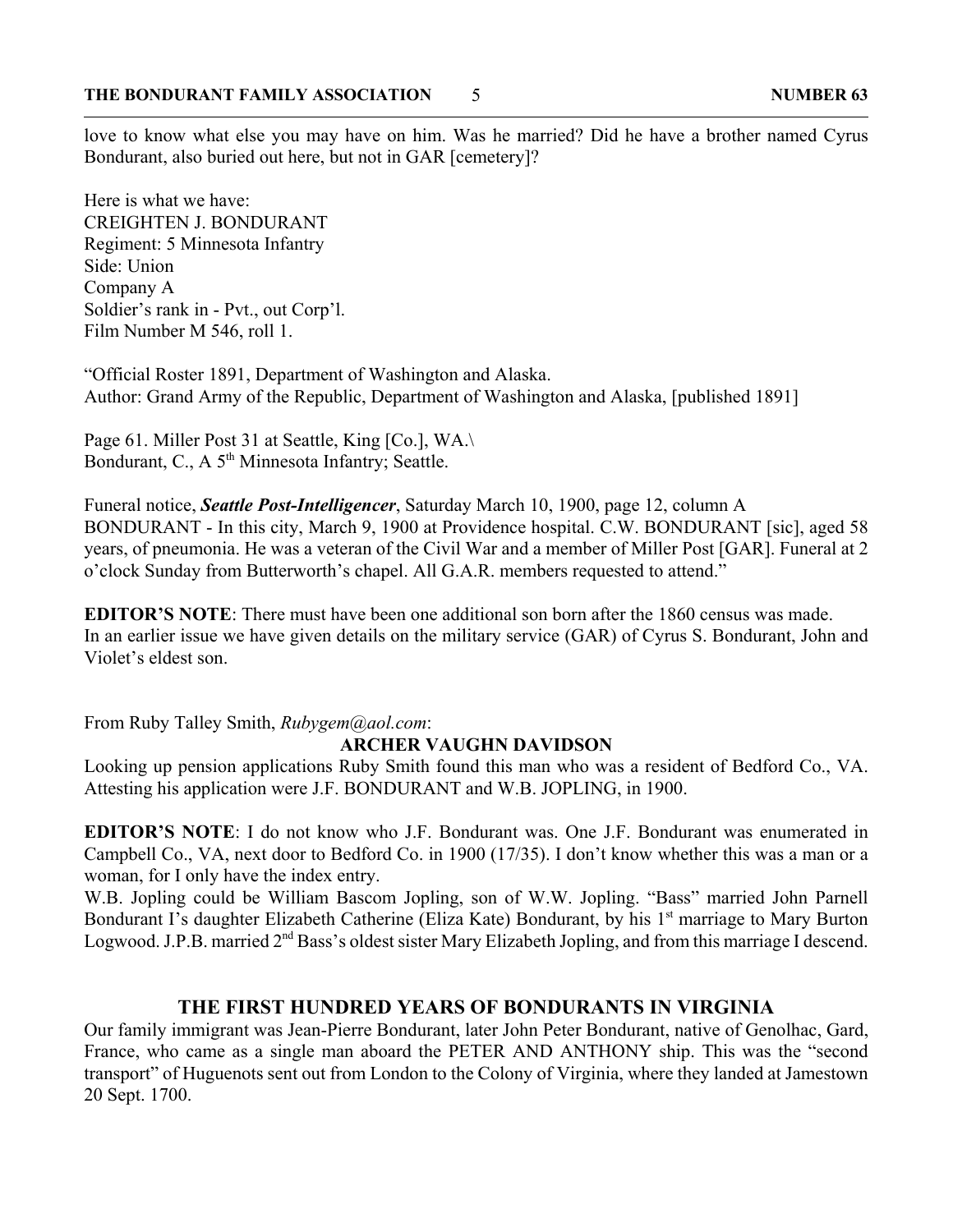The orphan Jean-Pierre had been trained as an apothecary, and had traveled through Switzerland, and probably down the Rhine River to Holland, then to England from whence he sailed.

We have no documentary evidence yet of Jean-Pierre's marriage, its time or place, his wife Ann's maiden name, or the births or baptisms of his children. His will provides the names of his five children: Joseph, John, Peter, Ann, and Frances/Francoise, all presumed to be of age in 1734.

Both Ann and Frances were already married, as was John, and probably Joseph. Peter was to receive his father's clothes, but they were to given Peter at his mother Ann's discretion, suggesting that Peter was still young. Jean-Pierre provided that if either John or Peter died without issue (suggesting that neither son had babies "on the way"), their share of Jean Pierre's land would revert to living siblings.

These are the families of Jean Pierre's children, as far as we know them:

**I. JOSEPH BONDURANT** (d. 1806 Buckingham Co., VA), a practicing physician, 1744 married Agnes Radford, daughter of John Radford. Their children were –

- A. ANN BONDURANT (1745 Abt. 1831) married Rev. Charles Maxey
- B. MARY BONDURANT (Abt. 1750 1822) married  $1<sup>st</sup>$ . Rev. Edward Maxey,  $2<sup>nd</sup>$  Col. Nathan Ayres
- C. JOSEPH BONDURANT, JR. (Abt. 1753 Abt. 1827) married Elizabeth Davis, daughter of George Davis, and went to KY
- D. LUCY BONDURANT (Abt. 1756 1849) married 1<sup>st</sup>. Hoskins Landrum, 2<sup>nd</sup> Jeffrey Davis
- E. ELIZABETH (Betty) BONDURANT (Abt. 1758) married 1<sup>st</sup> John Watkins Perkins, 2<sup>nd</sup> John Epperson or Apperson.
- F. WILLIAM R. BONDURANT (1759 1803) married Judith Ann Moseley
- G. EDWARD R. BONDURANT (Abt. 1761 1821) married Magdalene Veril Moseley, and went to TN.

**II. JOHN BONDURANT, SR.** (died 1774 Buckingham Co., VA), married Abt. 1736, Mrs. Sarah Rachel Taylor Moseley, widow of Robert Ligon Moseley. Their children were:

- A. JOHN BONDURANT, JR. (1737 1807) married Pauline Marshall Allen
- B. OBADIAH BONDURANT (Abt. 1738 ?)
- C. RICHARD BONDURANT (1740 1810) married Cecelia Ann Hall
- D. SARAH RACHEL BONDURANT (Abt. 1743 ?) married Arthur Humphrey Moseley
- E. DARBY BONDURANT (1749 1828) married  $1<sup>st</sup>$  Ruth Agee,  $2<sup>nd</sup>$  Lucy Hall
- F. JANE BONDURANT (Abt. 1751 ?) married William Salle
- G. Rev. THOMAS BONDURANT, SR. (Abt. 1757 Abt. 1829) married Rhoda Agee.
- **III. PETER BONDURANT** married Amy ? Their only known child:
- A. JOHN BONDURANT, b. by 1738 and resident of Buckingham Co., VA, in 1759.

**IV. ANN BONDURANT** ( - Aft. 1750) married Jacques Faure / James Ford, Sr., in 1728. Family moved from Goochland to Buckingham Co., VA. Their children were:

- A. MARIE / MARY FORD (1730 1821) married James Agee, Sr.
- B. JUDITH FORD (1732 1810 ) married Edward Maxey, Sr.
- C. PETER FORD (1734 1801) married 15 Dec. 1791 Madison Co., KY, *wife's name unknown*.
- D. MADELAINE FORD (1736 )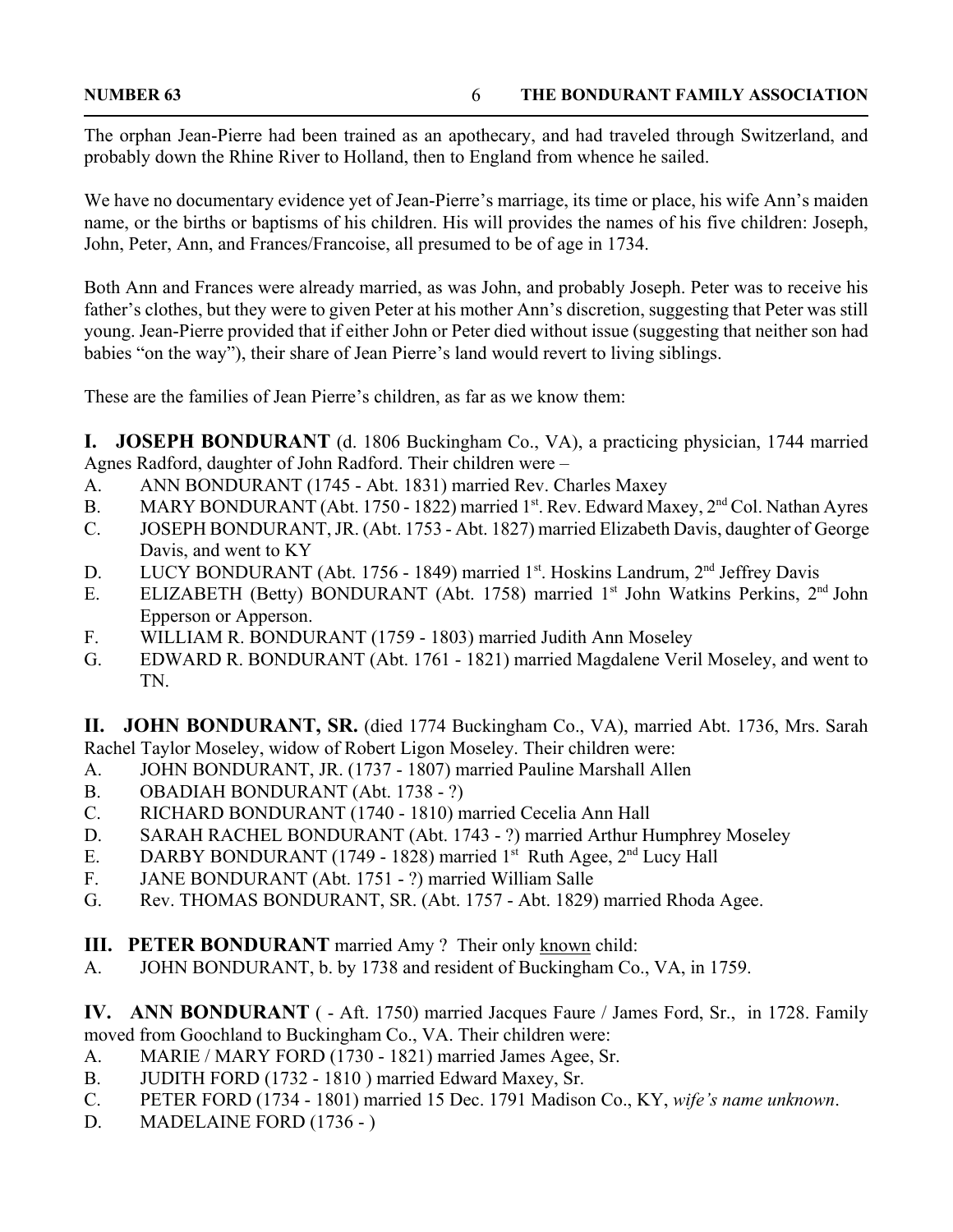- E. ANN FORD (1738 1810) married Rev. Rene / Rane Chastain, Jr., founding minister of Buckingham Baptist Church.
- F. RACHEL FORD (1739 ) also said to have married Rev. Rane Chastain, Jr.
- G. JAMES FORD, JR. (1743 1787) married Sarah (Sally) Burrit
- H. RUTH FORD (1745 ) married Nathaniel Maxey, Sr.
- I. BOAZ FORD, SR. (1749 1810 ) married Hannah Bioret / Burrit. He served as Sheriff of Buckingham Co., VA.

**V. FRANCOISE / FRANCES BONDURANT** ( - 1777) married Pierre Sallee / Peter Salle who died testate in Cumberland Co., VA, 1752. Frances died testate in Powhatan Co., VA, 1777, which had been cut from Cumberland Co. in the interim. Their children were:

- A. ISAAC SALLE (1734 ) married Elizabeth Bryant
- B. ABRAHAM SALLE (1736 ) married Elizabeth Woodson, and possibly Nancy Garrett / Garrott
- C. MARIE / MARY SALLE (1741 Aft. 1815) married 1<sup>st</sup> 1760 David Trabue, possibly bef. 1777 Mr. Reddy.
- D. JACOB BONDURANT SALLE (1744 1800) married Judith Garrett
- E. JOSEPH SALLE (1746 1812) married Jemima Maxey, and went to KY
- F. JUDITH SALLE (1749 )

# **WHO FATHERED THESE BONDURANT CHILDREN? All were born before 1800.**

# *"Who's your Pa?"*

JOHN PETER, born by 1728\*, married widow Martha (Patty) Walton Mosby; did he have an earlier marriage?

\* John Peter Bondurant received a land patent on purchase in Albemarle Co. (later cut into Buckingham Co.) 11-27-1749, 174 acres bordering a tract owned by John Bondurant. John Peter had to be at least 21 years of age to petition, and have 20 shillings per acre to purchase the tract.

THOMAS (1730 - 1760) married Sarah Macka. One known child: John Bundrant, born 22 June 1782, who married Lucinda Gilley, and had William (1818) and Nancy P. (1836).

ELIZABETH born by 1735\*\*.

\*\*Some have suggested this was Elizabeth who married John Watkins Perkins, then John Epperson; Joseph's dau. Elizabeth was not born until 1758, two years after the 1756 land patent was obtained by this Elizabeth.

To receive a land patent Elizabeth had to be at least 21, unmarried, or widowed. Her patent on purchase was for 320 acres in Albermarle Co. (cut into Buckingham Co.) on Turpin's Creek, a branch of Slate River, "beginning at JAMES FORD's upper corner on the east side of Turpin's Creek...." The patent was granted her 16 Aug. 1756, so she must have been born by 1735 or earlier. The patent makes no mention of Elizabeth being a widow. [Patent Book 33, p. 115].

JOEL, SR., born 8-22-1742, married ? O'Brien. Children: Joel, Jr. (1766), Thomas (1769), Joseph (1771), Drury (1773), and Lucy (abt. 1780).

KEZIAH, born 1755, married Thomas Dodd Smith in Bedford Co., VA, 1 Oct. 1785.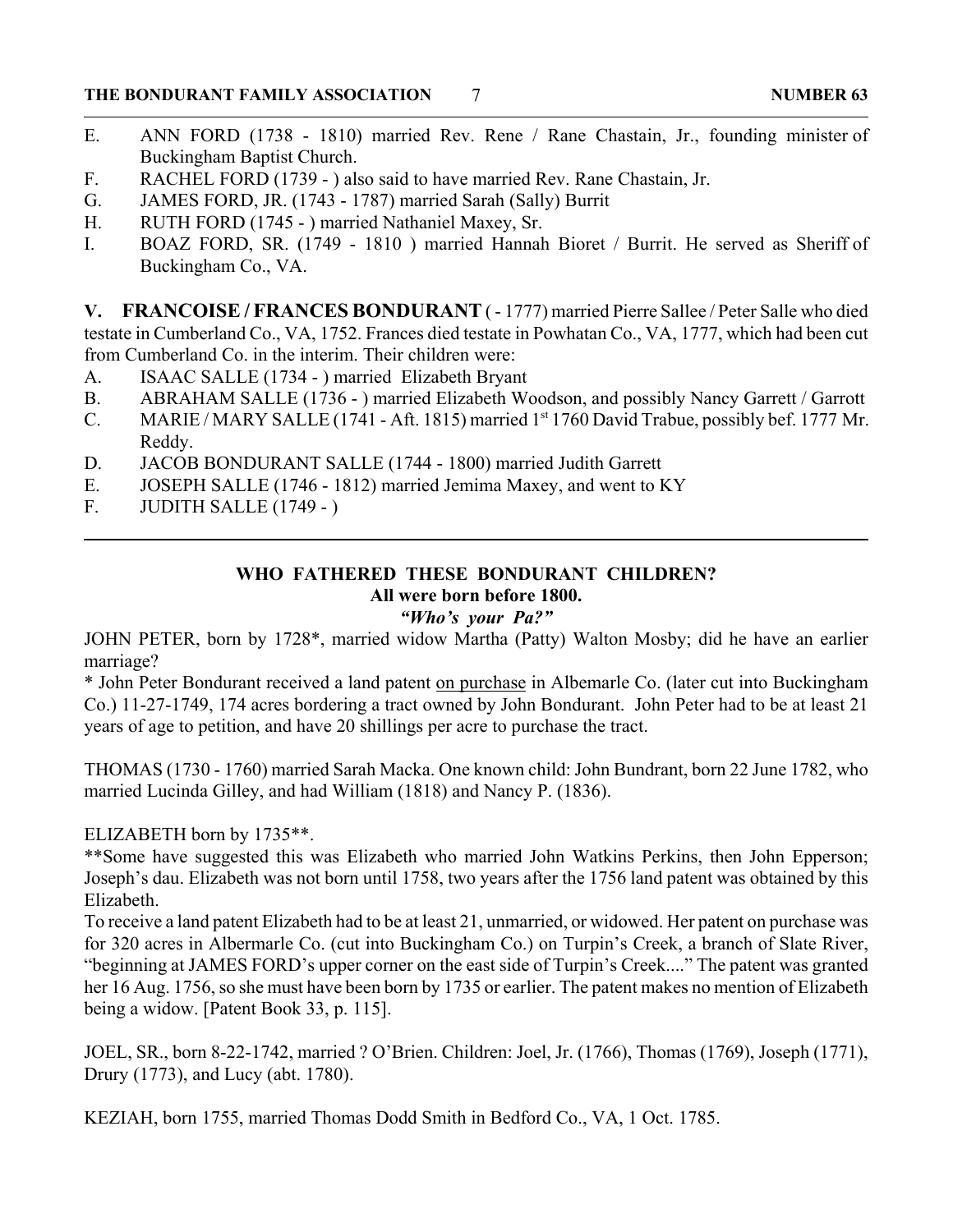JOSIAH, born bef. 1752, Bedford Co., VA, moved after Revolution to Oglethorpe Co., GA, where he married Edy Johnson.

CELIA, born 12-25-1762, married Joseph Fuqua in Bedford Co., VA; both buried there in the Fuqua Cemetery.

FRANCIS / FRANK BUNDREN,(Abt. 1764 - 1836), married Elizabeth King in Surry Co., NC 1784, and died in Claiborne Co., TN.

LITTLEBERRY, born about 1768, married Mary Scott, Bedford Co., VA 1790. Known children: Tabitha, Sally, and James Scott.

JOSEPH, born 1768

ABNER, SR., born 8 Dec. 1768; father of Abner, Jr. born 1791 who married Phebe Beason in Rockingham Co., NC

JAMES BURIT, born 1770

ISAAC, born 1773

ELISHA, born 1777

EPHRAIM, born 1779

DANIEL MAXEY, born 2-14-1779, married Elizabeth Peyton Cammack, buried in Natchez, MS, but had a plantation in LA. Children: Mary Jane, William, Martha Maxey, Albert, Sr., John Howard, and Horace, Sr.

JOEL about 1780, married Sally Wheat, Franklin Co., VA. Children: James (1806), Lucy (1775), and James Pierre (1802).

LUCY, about 1780, married John Scott

ARINA,, about 1790

JOHN WESLEY S., born 4 April 1791, married Nancy Stiff, Bedford Co., VA. Children: Jesse Green, John Archer, James H., Mary, Clay, Richard, Sarah, William, Lewis Bourbon, Martha Susan, Mildred, and Silas Fuqua.

THOMAS (1795-1832), married Mary P. ? Both buried Lea-Bondurant Cemetery, Shelby Co., KY

STEPHEN "BUNDEN" born about 1796, died 7 May 1831 in Richmond, VA (death notice)

JASPER F., born about 1797, married Matilda Gibbs 1825 Bedford Co., VA. Children: Albert W., Sarah Elizabeth, James Reuben, Mary, Calista, Fletcher J., Matilda, Charles M., and Henry O.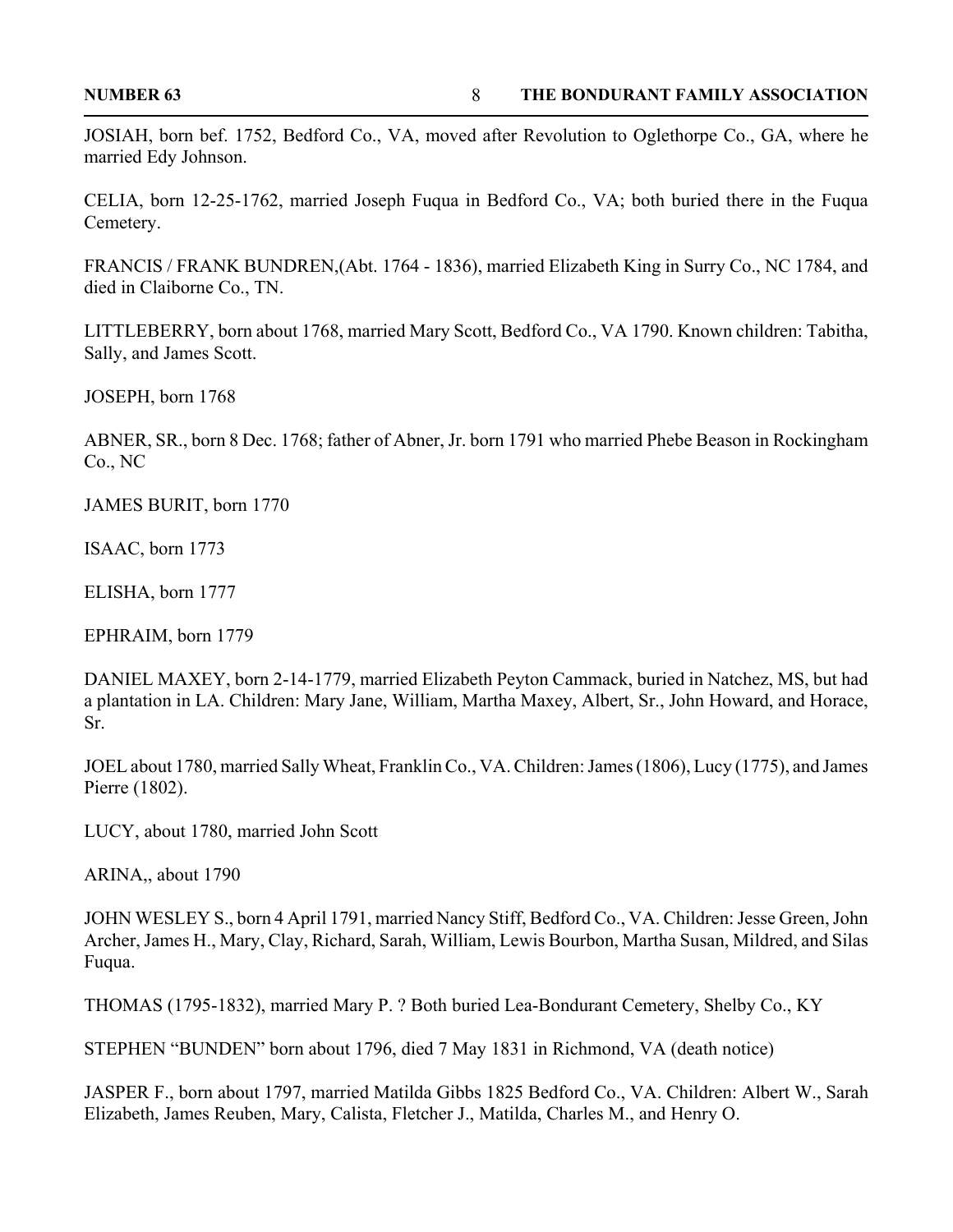ELIZABETH born 16 Sept. 1797, married William Burris / Burrows

LOVICA / LOUISA, born 26 Sept. 1797, married Isaac White in NC.

**EDITOR'S NOTE: If you have any information or corrections on these "unconnected" lines please share it! We're trying to integrate these "loose ends" into the family tree before our annual meeting at Midlothian in October.**

**Send your response to: Mary B. Warren, 750 Glenwood Dr., Athens, GA 30606-4628.**

# **THE BONDURANTS OF GÉNOLHAC, FRANCE**

by Mary Bondurant Warren

Following your suggestions, along with family history and "family trees," are included photographs of the sites and documents relating to the family, maps, and even a driving tour of <u>our</u> most important places. With this hardbound 172 page book, you can be your own tour guide and see the sights in France at your leisure. If you want to see the places you'll read about, get the two videos, *BONDURANT HOMECOMING*, and *OUR FOREMOTHERS*.

Jeff Duvall contributed "Our Ancient Ancestors" which takes us back 30 generations from **Jean-Pierre to Charlemagne**. We learn of French, Spanish and Neopolitan ancestors we didn't know we had, and in the process a lot of French history.

### **VIDEOTAPES**

# *THE BONDURANT HOMECOMING* **- 1993 \$35.00**

Dedication of the plaque at Genolhac France, home of Jean-Pierre Bondurant, Huguenot. Views of the tour of family sites made by members of the Bondurant Family Association in August 1993.

# *THE STORIES OF OUR FOREMOTHERS* **- 1996 \$35.00**

Lives of our European ancestors - the Amat, Barjon, Belcastel, and Bondurant progenitors, told with visits to their homes and towns, some dating back to the 10th century.

**SPECIAL OFFER:** The new book and both videos as a set are available for \$75. The book alone is \$30 per copy, postpaid. Order by mail from:

# **HERITAGE PAPERS P.O. Box 7776 Athens, GA 30604-7776**

or by telephone, using your credit card, VISA or MasterCard, call **706/549-1264**.